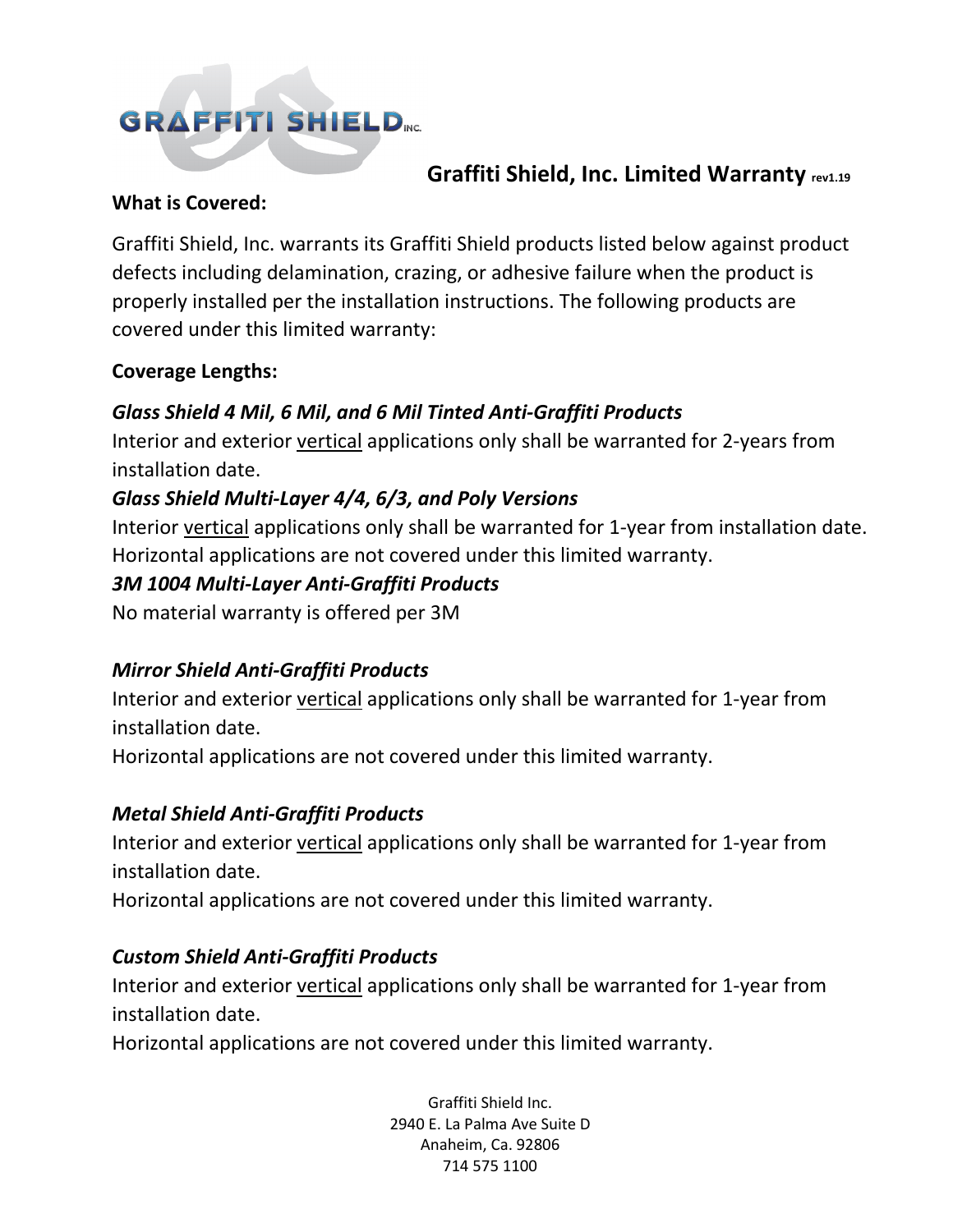

## **Graffiti Shield, Inc. Limited Warranty rev1.19**

#### **Glass Shield, Mirror Shield, and Metal Shield WL Versions**

Interior only applications and shall be warranted for 1-year from installation date.

#### **Graffiti Shield Customer Coverage:**

If a product exhibits one or more product defect, Graffiti Shield will replace the material at no cost to the customer.

#### **Exclusions to this limited warranty:**

No glass breakage warranty is included on any Graffiti Shield products. Polycarbonate surfaces are not covered unless a custom film is made with that intention.

No substrate warranty is implied (paint/metals/plastics/mirrors) and are not covered in this warranty for any abnormal reactions or adhesive transferring. Under normal installation and surface temperatures, adhesive transfer should not occur. If the surface has been severely prepped or has been tampered with, then adhesive transfer can occur.

#### **Care Instructions:**

After installation, Glass Shield and Mirror Shield products may show a hazy appearance or small water beads until moisture has dried. All others may show small water beads until moisture has dried.

Do not wash or clean the product for several days or until haze and moisture has dissipated.

When cleaning the Graffiti Shield product, please use a micro fiber towel or soft paper towel with a spray foam glass cleaner or a bottle of water with a few drops of dish soap. Clean like any other surface. Do not use any sharp instruments on the material as that can damage the surface and void warranty.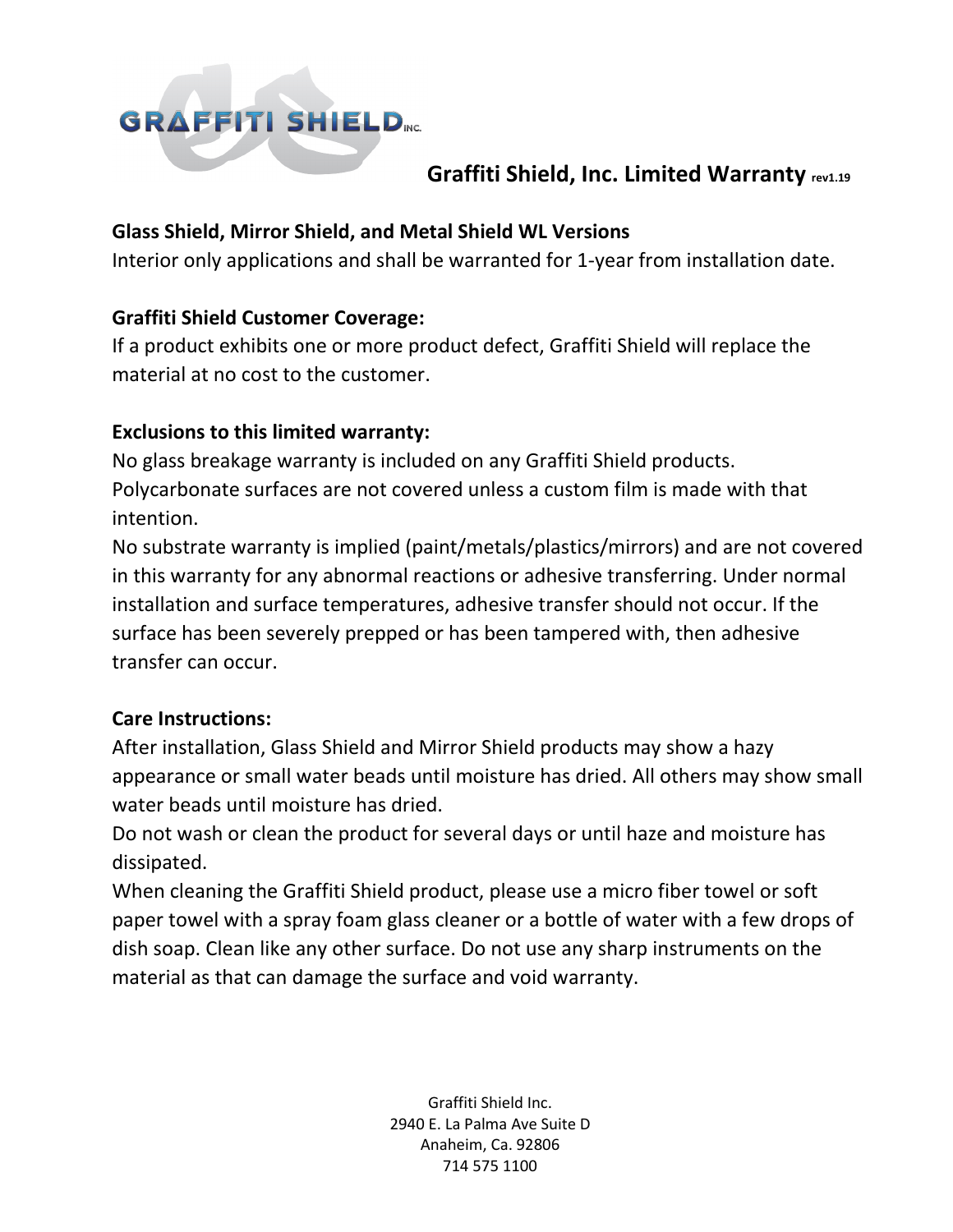## **GRAFFITI SHIELD.**

## **Graffiti Shield, Inc. Limited Warranty rev1.19**

#### **How to Apply For a Warranty:**

To be eligible for coverage under this warranty, Graffiti Shield, Inc. must have a paid proof of purchase from Graffiti Shield, Inc., and installation invoice if applicable.

#### **How to Submit a Warranty:**

To submit a claim, send a copy of paid proof of purchase, installation invoice, and detailed description of the defect with pictures:

- Email to info@graffiti-shield.com
- Call 714-575-1100
- Mail to: 2940 E. La Palma Ave. Suite D

#### Anaheim, CA 92806

#### Attn: Warranty Department

THE EXPRESS WARRANTIES CONTAINED IN THIS AGREEMENT ARE IN LIEU OF ALL OTHER WARRANTIES, EXPRESS OR IMPLIED. GS DISCLAIMS ALL IMPLIED WARRANTIES, INCLUDING THE IMPLIED WARRANTIES OF MERCHANTABILITY, FITNESS FOR PARTICULAR PURPOSE, AND ALL OTHER WARRANTIES ARISING FROM COURSE OF DEALING OR USAGE OF TRADE. THE PARTIES SPECIFICALLY DISCLAIM THE U.N. CONVENTION ON CONTRACTS FOR THE INTERNATIONAL SALE OF GOODS.

IN NO EVENT SHALL GS BE LIABLE TO OWNER FOR ANY INDIRECT, SPECIAL, INCIDENTAL, EXEMPLARY OR CONSEQUENTIAL DAMAGES OF ANY KIND ARISING OUT OF OR RELATED TO THE USE OF OR INABILITY TO USE THE FILM OR THE GLASS TO WHICH THE FILM IS APPLIED, THE BREACH OF ANY WARRANTY OR OF THIS AGREEMENT, ANY ACT OR FAILURE TO ACT RELATING TO THIS AGREEMENT, OR OTHERWISE, INCLUDING WITHOUT LIMITATION DAMAGES FOR LOSS OF USE, LOST PROFITS, INTERRUPTION OF BUSINESS, LOSS OF BUSINESS INFORMATION, OR ANY OTHER MONETARY OR OTHER LOSS, REGARDLESS OF THE FORM OF ACTION WHETHER IN CONTRACT, TORT (INCLUDING NEGLIGENCE), STRICT PRODUCT LIABILITY, OR OTHERWISE, EVEN IF GS HAS BEEN ADVISED OF OR IS OTHERWISE AWARE OF THE POSSIBILITY OF SUCH DAMAGES. SOME STATES DO NOT ALLOW THE EXCLUSION OR LIMITATION OF INCIDENTAL OR CONSEQUENTIAL DAMAGES, SO THE ABOVE LIMITATION OR EXCLUSION MAY NOT APPLY TO YOU.

1. Warranty coverage shall be void in the event of fraud or misrepresentation by the film installer or owner, or if any information or representation set forth on the front or back of this form is not accurate.

2. The Graffiti Shield dealer/installer is an independent contractor of Graffiti Shield and Graffiti Shield is not responsible for improper installation or representations made by the dealer/installer. No contractor, including the Graffiti Shield dealer/installer, has any authority or power to modify or extend this limited warranty. The benefits under this warranty shall be the sole and exclusive remedy against Graffiti Shield for any loss arising out of the sale, application, and/or use of the film.

3. This warranty coverage is valid only in the United States of America and Canada. If any provision of this warranty is unenforceable or ineffective, the rest of this warranty shall remain in effect and be construed as if such provision had not been contained in this warranty.

4. This warranty shall be governed by California law, excluding its laws relating to choice of law. Regardless of what venue would otherwise be permissive or required, Graffiti Shield and the customer stipulate that all actions arising under or related to this warranty shall be brought in the federal or state courts located in Orange County or the City of Anaheim, CA. Graffiti Shield and the customer agree that either of such forums are mutually convenient and bears a reasonable relationship to this Agreement, and waive objection to any venue laid therein.